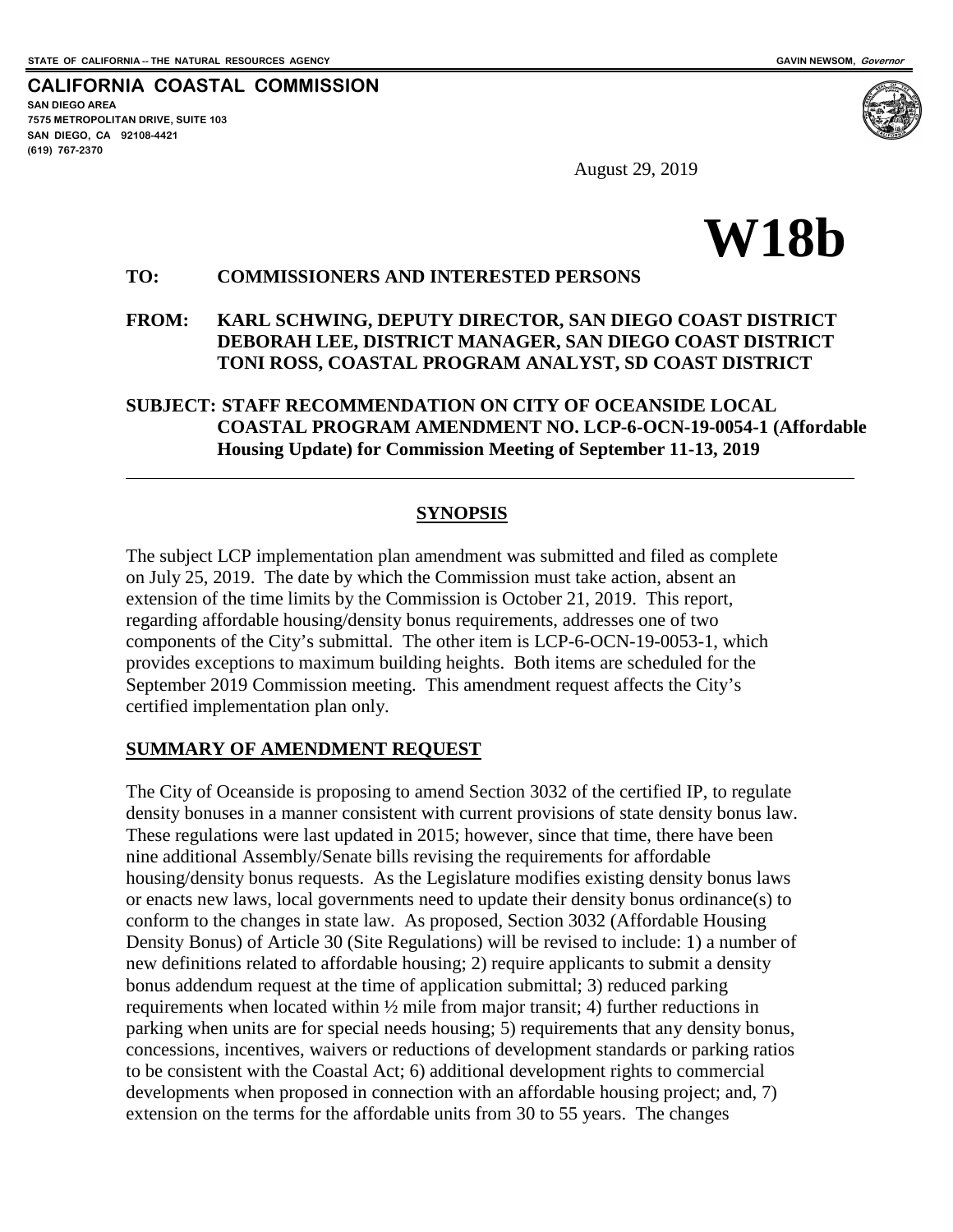proposed by the City will bring the Local Coastal Program (LCP) into conformance with current state housing law.

# **SUMMARY OF STAFF RECOMMENDATION**

Staff is recommending approval of the proposed LCP amendment as submitted. The Commission may reject IP amendments only if the amendment would be inconsistent with the certified Land Use Plan (LUP) or render the IP inadequate to carry out the LUP. The primary concerns regarding density bonus requests are the potential impacts to coastal resources associated with the increased density and/or incentives and concessions granted to promote the inclusion of affordable housing into development proposals. However, in this case, the amendment includes a provision that requires any density bonus or associated concessions, waivers or reductions of development standards to be consistent with the Coastal Act, and will therefore provide adequate protection of coastal resources consistent with the certified LCP as submitted.

The appropriate resolutions and motions begin on Page 5. The findings for approval of the Implementation Plan Amendment as submitted begin on Page 6.

## **BACKGROUND**

The City of Oceanside originally proposed regulation of Affordable Housing/Density Bonus proposals in 2012 (ref. LCPA No. OCN-MAJ-1-12). The Commission approved the amendment request at its November 2013 hearing with the inclusion of one modification. The modification clarified that for development within the coastal zone, requested density bonuses and any associated incentive(s), concession(s), and/or waiver(s) or reduction(s) of development standards must be consistent with all applicable requirements of the certified LUP with the exception of density. However, the City failed to accept this revision within the required time frame. The City proposed certification of the Affordable Housing/Density Bonus regulations again in 2015 and incorporated the Commission's modification into its proposal. The Commission approved the amendment as submitted in January 2016 (ref. LCP-6-OCN-15-0040-3). Since that time, a number of revisions have been made to State Density Bonus Law and the subject amendment request will update the City's LCP to include these revisions. One major distinction between the language approved in 2015 and the subject amendment request is that the City has revised the regulation that required all incentive(s), concession(s), and/or waiver(s) or reduction(s) of development standards to be consistent with the LUP to consistency with the Coastal Act.

# **ADDITIONAL INFORMATION**

Further information on the City of Oceanside LCP Amendment No. LCP-6-OCN-19- 0054-1 may be obtained from **Toni Ross**, Coastal Planner, at (619) 767-2370.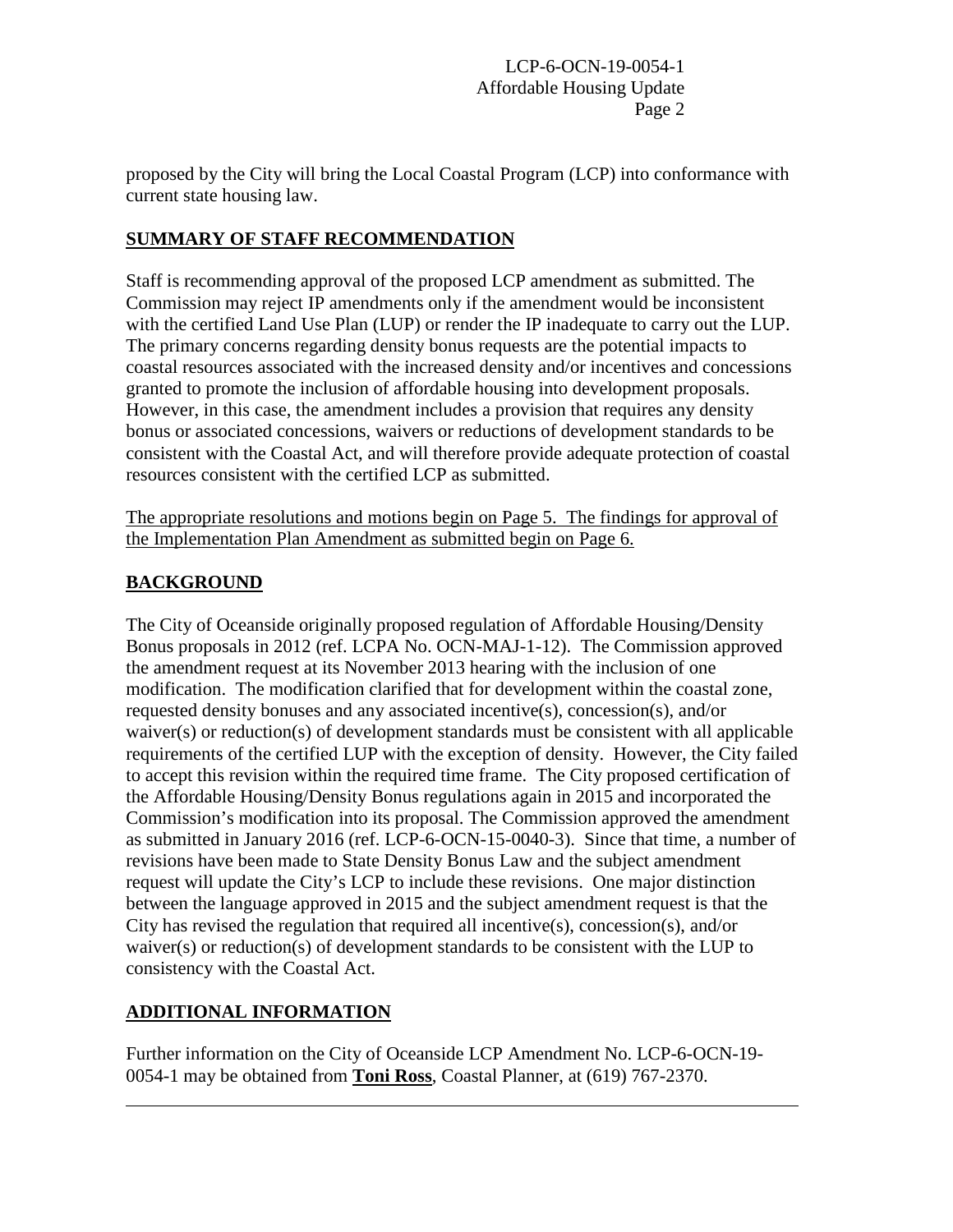# **EXHIBITS**

Exhibit 1 – [Resolution No.](https://documents.coastal.ca.gov/reports/2019/9/w18b/w18b-9-2019-exhibits.pdf) 19-R0255-1 Exhibit 2 – [Ordinance No. 19-OR0323-1](https://documents.coastal.ca.gov/reports/2019/9/w18b/w18b-9-2019-exhibits.pdf) [Exhibit 3 –Text Changes in Strike-out/Underline](https://documents.coastal.ca.gov/reports/2019/9/w18b/w18b-9-2019-exhibits.pdf)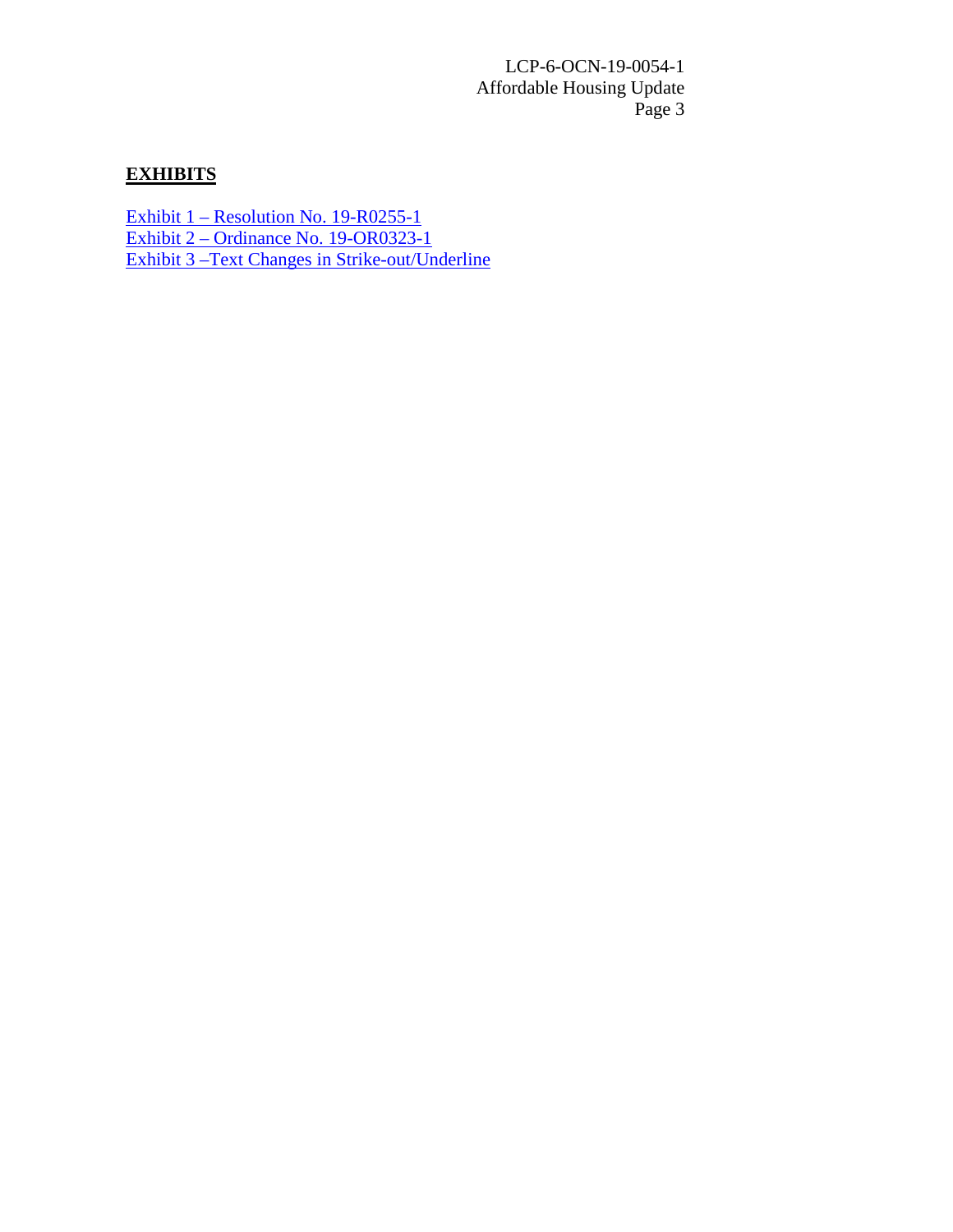## **PART I. OVERVIEW**

# **A. LCP HISTORY**

The City of Oceanside first submitted its Land Use Plan (LUP) to the Commission in July 1980, and it was certified with suggested modifications on February 19, 1981. This action, however, deferred certification on a portion of the San Luis Rey River valley where an extension of State Route 76 was proposed. On January 25, 1985, the Commission approved with suggested modifications the resubmitted LUP and Implementing Ordinances. The suggested modifications for this approval were related to the guaranteed provision of recreation and visitor-serving facilities, assurance of the safety of shorefront structures, and the provision of an environmentally sensitive routing of the proposed Route 76 east of Interstate 5. The suggested modifications to the Zoning/Implementation phase resulted in ordinances and other implementation measures that were consistent with the conditionally certified LUP policies.

With one exception, the conditionally certified LUP and Implementing Ordinances were reviewed and approved by the City on May 8, 1985. The City requested that certification be deferred on one parcel adjacent to Buena Vista Lagoon designated by the City for "Commercial" use; the Commission's suggested modification designated it as "Open Space." On July 10, 1985, the Commission certified the City's LCP as resubmitted by the City, including deferred certification on the above parcel.

# **B. STANDARD OF REVIEW**

Pursuant to Section 30513 of the Coastal Act, the Commission may only reject zoning ordinances or other implementing actions, as well as their amendments, on the grounds that they do not conform with, or are inadequate to carry out, the provisions of the certified land use plan. The Commission shall take action by a majority vote of the Commissioners present.

# **C. PUBLIC PARTICIPATION**

The City held a Planning Commission meeting on this matter on April 8, 2019. The City also held a City Council meeting on May 8, 2019. Both of the local hearings were duly noticed to the public. Notice of the subject amendment has been distributed to all known interested parties.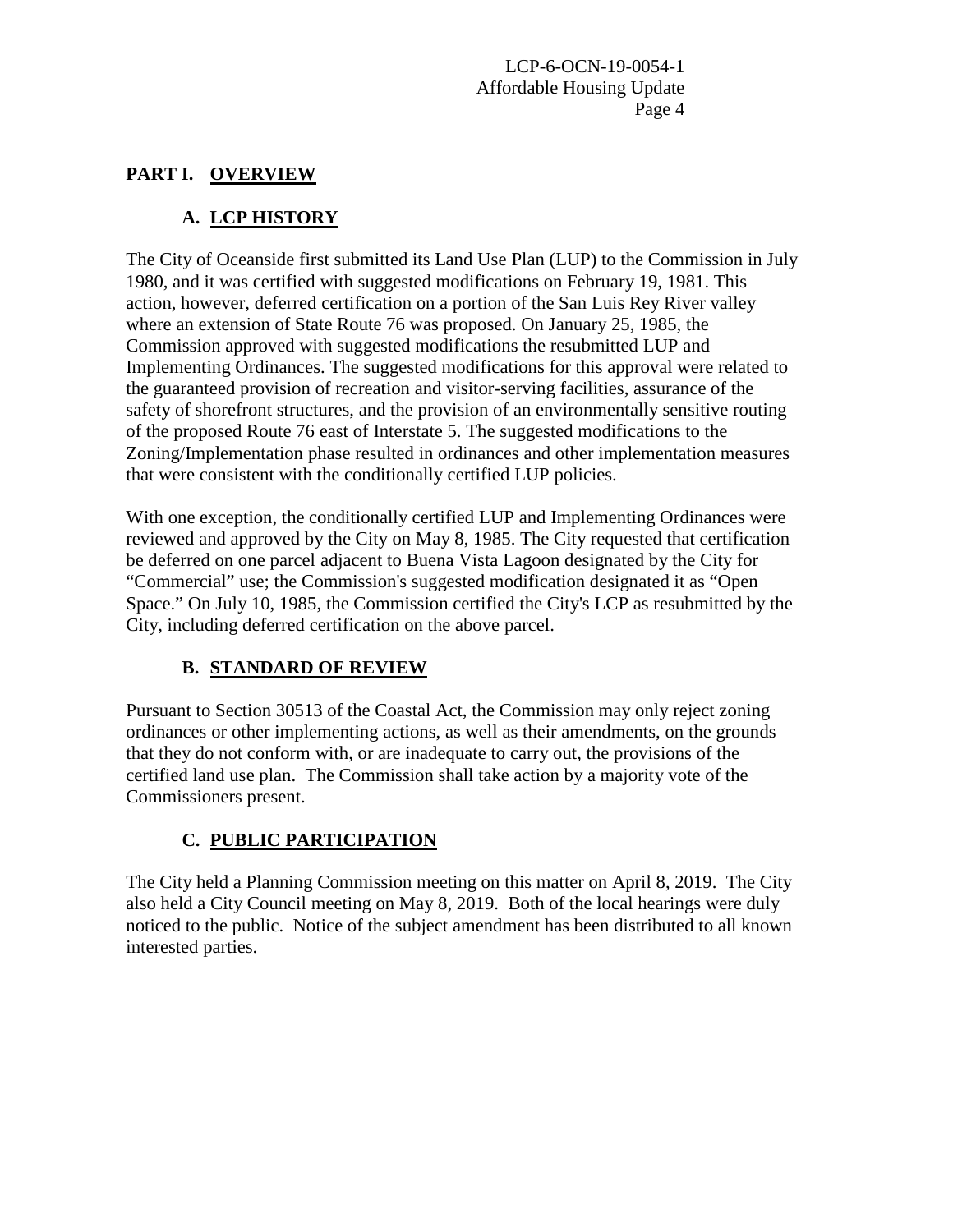## **PART II. LOCAL COASTAL PROGRAM SUBMITTAL - RESOLUTIONS**

Following a public hearing, staff recommends the Commission adopt the following resolutions and findings. The appropriate motion to introduce the resolution and a staff recommendation are provided just prior to each resolution.

## **I. MOTION:** *I move that the Commission reject the Implementation Program Amendment No. LCP-6-OCN-19-0054-1 for the City of Oceanside as submitted.*

## **STAFF RECOMMENDATION OF CERTIFICATION AS SUBMITTED:**

Staff recommends a **NO** vote. Failure of this motion will result in certification of the Implementation Program Amendment as submitted and the adoption of the following resolution and findings. The motion passes only by an affirmative vote of a majority of the Commissioners present.

## **RESOLUTION TO CERTIFY IMPLEMENTATION PROGRAM AMENDMENT AS SUBMITTED:**

The Commission hereby certifies the Implementation Program Amendment for the City of Oceanside as submitted and adopts the findings set forth below on grounds that the Implementation Program Amendment conforms with, and is adequate to carry out, the provisions of the certified Land Use Plan, and certification of the Implementation Program Amendment will meet the requirements of the California Environmental Quality Act, because either 1) feasible mitigation measures and/or alternatives have been incorporated to substantially lessen any significant adverse effects of the Implementation Program Amendment on the environment, or 2) there are no further feasible alternatives or mitigation measures that would substantially lessen any significant adverse impacts on the environment that will result from certification of the Implementation Program.

## **PART III.FINDINGS FOR APPROVAL OF THE OCEANSIDE IMPLEMENTATION PLAN AMENDMENT, AS SUBMITTED**

#### **A. AMENDMENT DESCRIPTION**

The City of Oceanside is proposing to update Section 3032 (Affordable Housing Density Bonus) of Article 30 (Site Regulations), a part of its certified IP, to: 1) incorporate a number of new definitions related to affordable housing; 2) require applicants to submit a density bonus addendum request at the time of application submittal; 3) reduce parking requirements when located within ½ mile from major transit; 4) allow further reductions in parking when units are for special needs housing; 5) require that any density bonus, concessions, incentives, waivers or reductions of development standards or parking ratios to be consistent with the Coastal Act; 6) provide additional development rights to commercial developments when proposed in connection with an affordable housing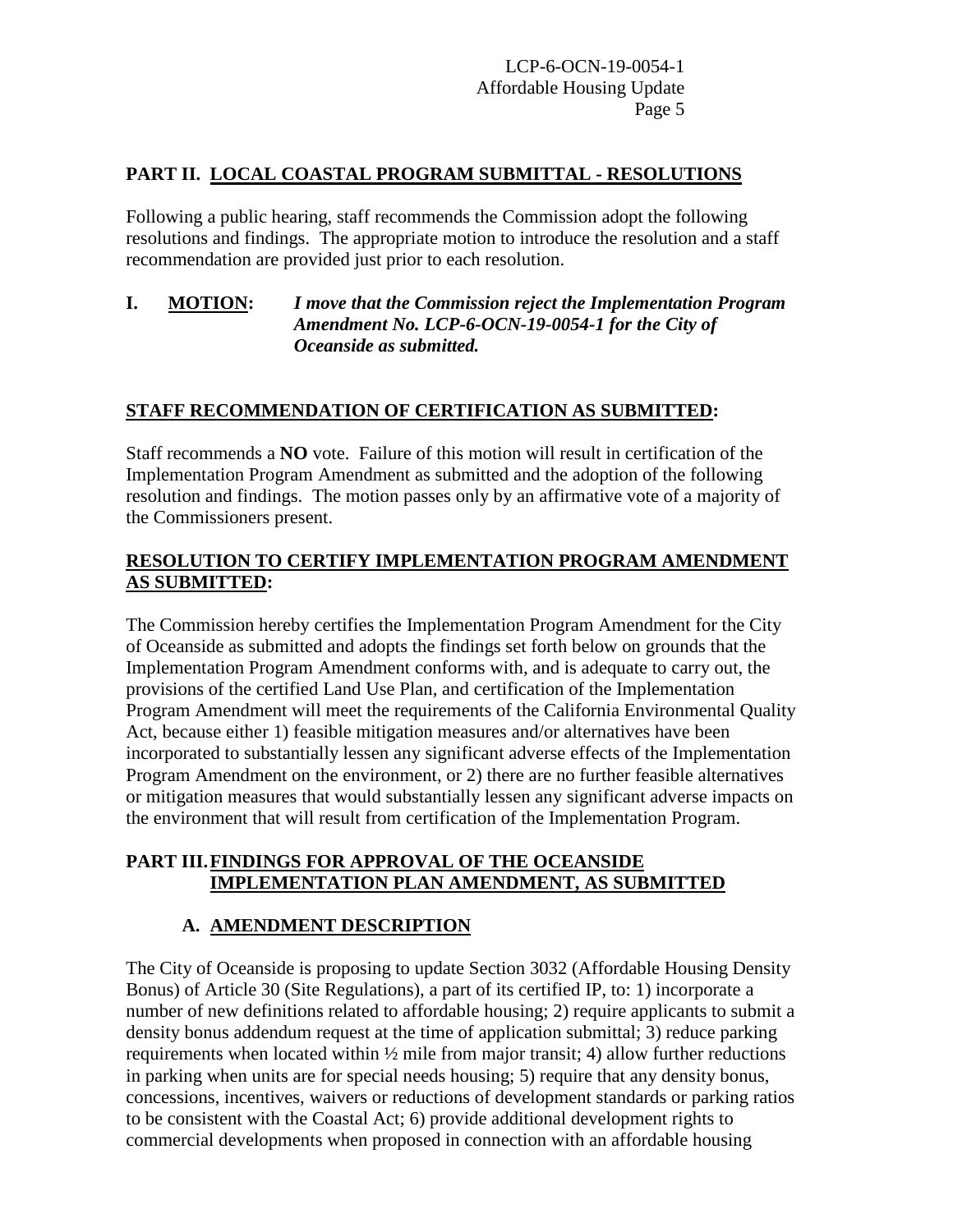project; and 7) extend the terms for the affordable units from 30 to 55 years. The changes proposed by the City will bring the Local Coastal Program (LCP) into conformance with current state housing law.

# **B. FINDINGS FOR APPROVAL**

a) **Purpose and Intent of the Ordinance**. The purpose of Section 3032 (Affordable Housing Density Bonus) is to establish policies which facilitate the development of affordable housing to serve a variety of economic needs within the City through the inclusion of a density bonus or additional incentives or concessions.

b) **Major Provisions of the Ordinance**. State density bonus law allows a property owner to increase the density (number of new, market-rate residential units) on the property above the maximum set under a local government's land use plan and zoning ordinances. In exchange for these additional units, a percentage of the proposed development must be reserved for very low, low, or moderate-income households. The proposed text changes throughout Section 3032 incorporate recent revisions to state housing law, and include the following:

- AB 222 Extends affordability terms to 55 years and requires affordable unit replacement;
- AB 744 Requires local governments to allow reduced parking requirements;
- AB 1934 Includes a density bonus option for commercial projects with affordable housing;
- AB 2442 Expands the housing categories that could qualify for a density bonus to include housing for Transitional Foster Youth, Disabled Veterans, and Homeless Persons;
- AB 2501 Streamlines density bonus processing and clarified application requirements;
- AB 2556 Provides clarifying language on addressing replacement units;
- SB 1227 Provide a density bonus for qualifying dedicated student housing projects;
- AB 2753 Requires cities to provide an application with a determination as to the amount of density bonus and any parking ratios requested by the applicant for which the development is eligible and whether the applicant has provided adequate information to make a determination as to any incentives, concessions, or waivers or reductions to development standards requested by the applicant;
- AB 2797 Requires that any density bonus, concessions, incentives, waivers or reductions of development standards, and parking ratios to which an applicant is entitled under the Density Bonus Law will be permitted in a manner that is consistent with the Coastal Act,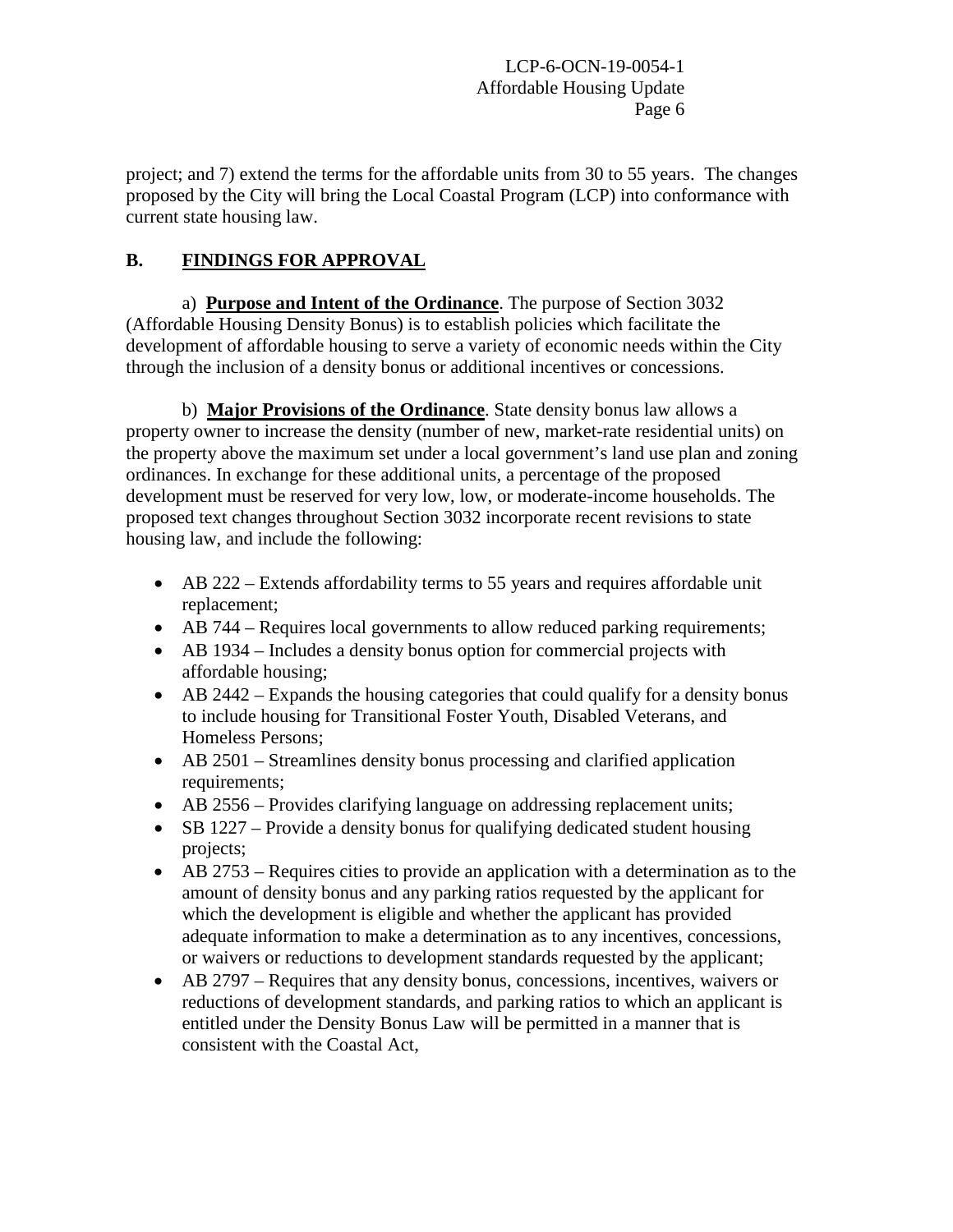## c) **Adequacy of the Ordinance to Implement the Certified LUP Segments**.

The standard of review for LCP implementation submittals or amendments is their consistency with and ability to carry out the provisions of the certified LUP. The City's LUP contains a number of policies that address protection of public views, preservation of community character, the provision of adequate parking, protection for sensitive habitats and protection of and improvements to public access and state, in part:

## **City of Oceanside LCP Land Use Policies for Visual Resources**

*VI. Visual Resources and Special Communities*

*1. In areas of significant natural aesthetic value, new developments shall be subordinate to the natural environment. [...]*

*3. All new development shall be designed in a manner which minimizes disruption of natural land forms and significant vegetation.*

*4. The City shall maintain existing view corridors through public rights-of-way.*

 *[…]*

*8. The City shall ensure that all new development is compatible in height, scale, color and form with the surrounding neighborhood.*

## **City of Oceanside LCP – Design Standards for Preserving and Creating Views**

*The visual orientation to the Pacific Ocean is a major identity factor for the City of Oceanside. Traditional view corridors should be preserved and reinforced in the placement of buildings and landscaping. Additionally, some views not presently recognized deserve consideration in the design and location of further coastal improvements.*

#### **City of Oceanside LCP Land Use Policies for Coastal Access**

*I. Coastal Access*

*Objective: Adequate access to and along the coast shall be provided and maintained*

#### *VII. New Development and Public Works*

*1. The City shall deny any project which diminishes public access to the shoreline, degrades coastal aesthetics, or precludes adequate urban services for coastal-dependent, recreation, or visitor serving uses.*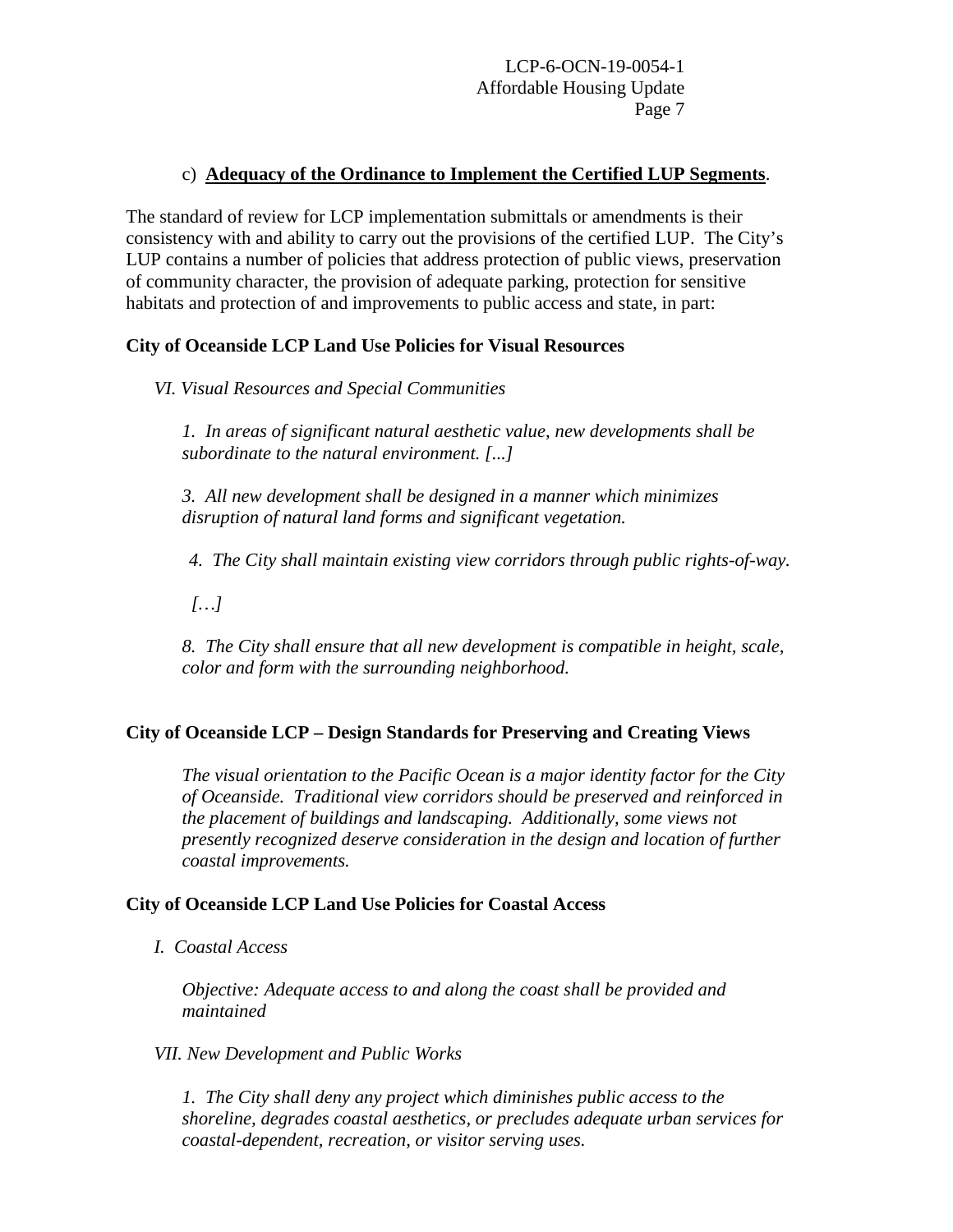#### **City of Oceanside LCP Land Use Policies for Environmentally Sensitive Habitat**

*IV. San Luis Rey River Specific Plan*

*Objectives – The City shall protect, maintain and enhance the river's existing sensitive habitats*

- *V. Environmentally Sensitive Habitat Areas*
	- *2. Prior to approving any development on dry lands adjacent to Buena Vista Lagoon, the City shall consult the State Department of Fish and Game to ensure that adequate measures are provided to protect and enhance the lagoon's sensitive resources. Such measures shall include:*
		- *a. Provision of adequate buffers between development and the lagoon.*

The Commission has, in general, found that the allowance for density bonuses can be an effective tool to provide for affordable housing. In fact, Coastal Act Section 30604(f) specifically encourages the Commission to approve an increase in density for affordable housing when such housing can be accommodated in a manner otherwise consistent with the resource protection policies of the Coastal Act or a local government's certified LCP.

Generally speaking, coastal resource concerns can occur when the granting of an increased density would facilitate a structure that could impact public views (such as high rises), or permit a development that could adversely affect public access (congestion or traffic due to a higher intensity type of project). In addition, incentives, concessions or waivers/reductions in development standards could also result in adverse impacts to coastal resources. For example, when incentives, concessions or deviations are granted to new development adjacent to wetlands or environmentally sensitive habitat areas (ESHA), there is the possibility that development could encroachment into the sensitive habitat or result in a reduced biological buffer. If waivers were provided to the required height limit, coastal views may be impacted. If parking reductions were granted, potential impacts to public access could occur.

Previously, Section 3032 included the requirement that any affordable housing/density bonus project located in the coastal zone needed to be consistent with the certified Land Use Plan. However, as proposed, the City will revise this regulation to mirror the policies of Assembly Bill (AB) 2797, which require that density bonus, concessions, incentives, waivers or reductions of development standards, and parking ratios be permitted in a manner that is consistent with the Coastal Act. Through the inclusion of this requirement, any density bonus or affordable housing project will be not be approved if the development includes significant coastal resource impacts similar to those described above. Additionally, because the City's LCP is a direct extension of the Coastal Act, and has been previously certified as adequate to carry out the Chapter 3